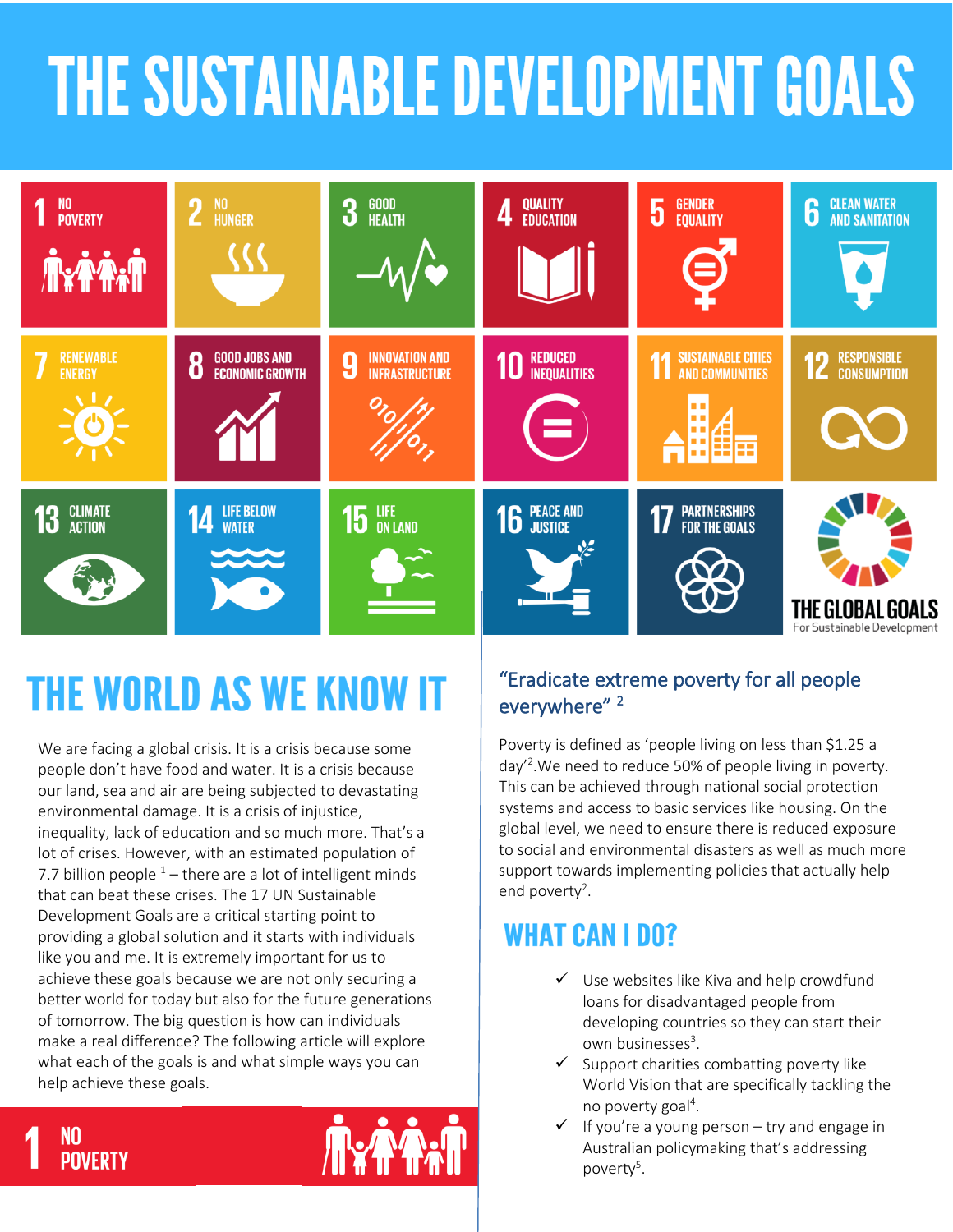#### "To End hunger, achieve food security and improved nutrition and promote sustainable agriculture" <sup>6</sup>.

Everyone must have access to basics like food and this food must help address global malnutrition especially in children<sup>6</sup>. The agricultural industry also needs further investment in technology, increased productivity and design of sustainable systems that will enable effective food production well into the future<sup>6</sup>.

## WHAT CAN I DO?

- $\checkmark$  Install apps like 'sharethemeal' and for just \$0.50 you can feed a child in need for one day<sup>7</sup>.
- $\checkmark$  Take part in the zero hunger challenge<sup>8</sup>.
- $\checkmark$  Try not to waste food, did you know  $1/3^{rd}$  of the world's food is thrown away<sup>9</sup> (1.3 Billion tonnes!)

#### **GOOD HEALTH AND WELL-BEING**

#### "To ensure healthy lives and promote wellbeing for all at all ages"<sup>10</sup>.

To achieve this goal we must address it on all levels. For women, maternal mortality ratios need to be reduced. For newborns, we need to end all preventable deaths and mortality rates<sup>10</sup>. Globally, we must end epidemic diseases such as AIDS and Malaria  $^{10}$ . A universal health coverage system also needs to be adopted especially for easily curable diseases<sup>10</sup>.

## **WHAT CAN I DO?**

- $\checkmark$  Parents can ensure their families are properly vaccinated protecting their family and public health $^{11}$ .
- $\checkmark$  Look after your own health and make healthy choices<sup>11</sup>.
- ✓ Raise awareness in your local community or schools about why maintaining a healthy lifestyle is so important<sup>11</sup>.



#### "Ensure inclusive and quality education for all and promote lifelong learning"<sup>12</sup>.

Achieving this goal requires a commitment towards providing all girls and boy equal and free access to preprimary, primary and secondary education $12$ . Women and men also must have access to tertiary levels of education<sup>12</sup>. We also need to work towards helping disadvantaged groups such as those with disability and indigenous people to have access to education as well<sup>12</sup>. Sustainable development itself as a practice in all domains of our life needs to be taught to all students<sup>12</sup>. Resources must be increased such as the number of qualified teachers and scholarships for students in developing countries<sup>12</sup>.

## **WHAT CAN I DO?**

- ✓ You can raise your voice on the importance of education to your government<sup>13</sup>.
- ✓ You can try to influence private sector industries to invest more in educational infrastructures and  $tools<sup>13</sup>$ .
- $\checkmark$  In Australia you have opportunities to help refugees and children to read and write English $^{13}$ .

#### L GENDER **EQUALITY**

#### "To achieve gender equality and empower all women and girls"<sup>14</sup>.

We need to help end all discrimination, violence and forced / early marriage of girls and women<sup>14</sup>. There needs to be equal participation of women in leadership and reform of rights to ensure better access to resources and sexual/reproductive health services $^{14}$ .

### WHAT CAN I DO?

- ✓ Men can establish 'respectful relationships' with women and support them towards achieving gender equality<sup>15</sup>.
- ✓ Cultural practices like genital mutilation can be given more awareness through campaigns and any other practices that limit girls or women towards achieving gender equality<sup>15</sup>.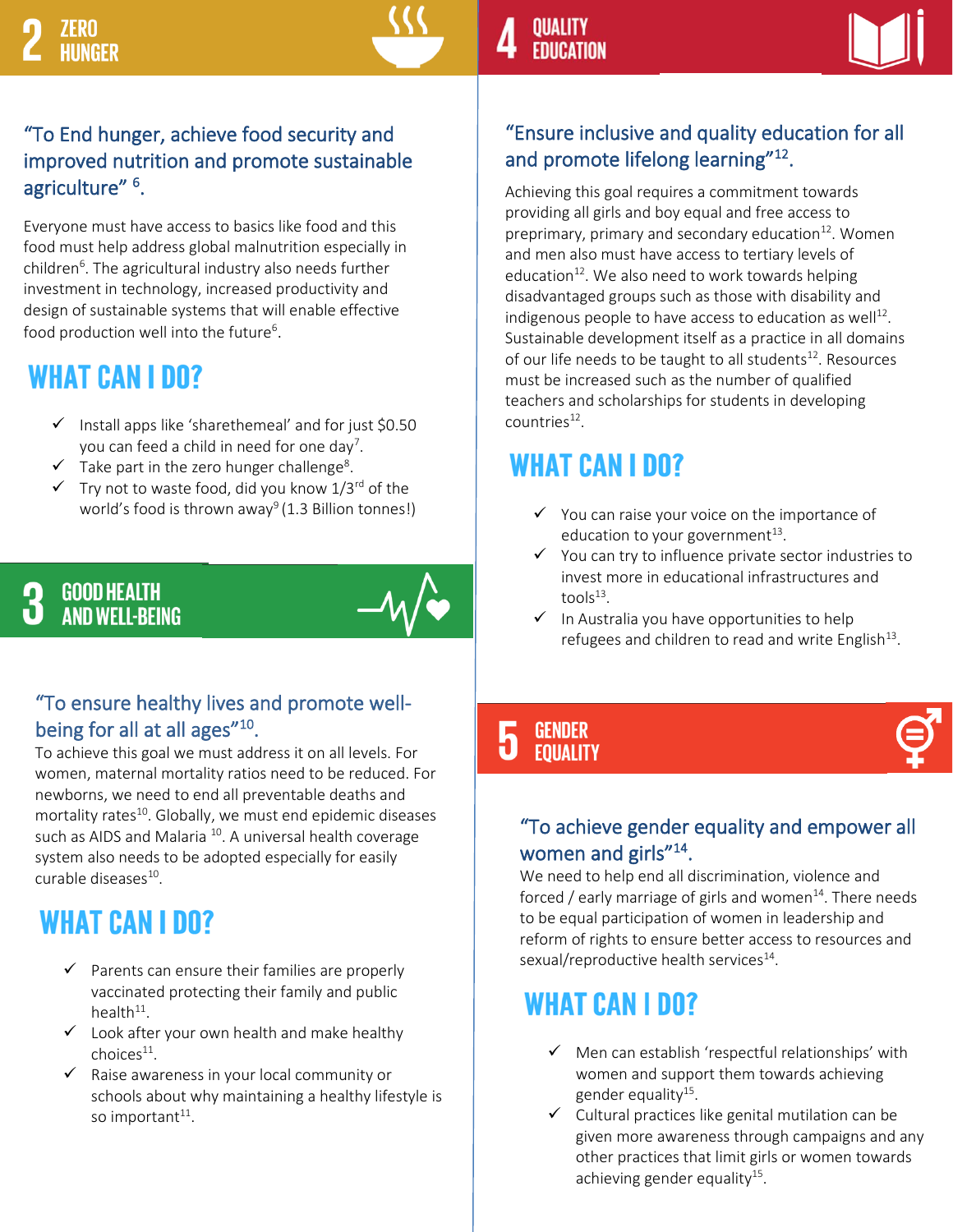#### "To ensure access to safe water sources and sanitation for all"<sup>16</sup>.

There needs to be universal and equitable access to safe drinking water, sanitation and hygiene for all<sup>16</sup>. Environmental hazards which degrade and reduce quality and quantity of water must be eliminated. Designing more efficient water use systems are required so we can aim towards better quality water on global water sustainability. Our environmental sources of water also need to be protected such as that on land, forests and the sea<sup>16</sup>.

### **WHAT CAN I DO?**

- $\checkmark$  Get involved in international campaigns such as world water day and world toilet day which promote the action of hygiene problems $^{17}$ .
- $\checkmark$  Individually, we can make sure our water consumption = what we need and nothing more<sup>17</sup>.
- ✓ We can write to our Australian government to invest in more water research and development  $^{17}$ .

#### **AFFORDABLE AND CLEAN ENERGY** Ļ

#### "To ensure access to affordable, reliable, sustainable and modern energy for all'<sup>18</sup>.

Modern energy that's more efficient with universal access and creating a significantly larger uptake of renewable energy practices globally is a must to achieve this goal $^{18}$ . Additionally global commitment towards further research in clean energy research and helping each other integrate infrastructures which support it is essential especially in developing countries<sup>18</sup>.

### **WHAT CAN I DO?**

- $\checkmark$  As an individual, you can make sure you use alternative means of transport when possible whether that's a walk, cycle or bus<sup>19</sup>.
- $\checkmark$  If you're a business owner you can build a green workplace culture and ensure your business practices are environmentally friendly<sup>19</sup>.



#### "To promote inclusive and sustainable economic growth, employment and decent work for all'<sup>20</sup>.

Less developed countries need a boost up in their GDP to as least 7%<sup>20</sup>. The power of technology and innovation can be used to enhance economic productivity<sup>20</sup>. Also supporting policies that encourage the growth of jobs and entrepreneurship opportunities is required $20$ . Ending critical issues such as forced labour, human trafficking and modernday slavery is also vital<sup>20</sup>.

## **WHAT CAN I DO?**

 $\checkmark$  As a consumer, we can choose to buy from companies that are greener and equal opportunity employers<sup>21</sup>.

## **9 INDUSTRY, INNOVATION<br>AND INFRASTRUCTURE**



#### "To build resistant infrastructure, promote inclusive and sustainable industrialization and faster innovation"<sup>22</sup>.

To achieve this goal there needs to be a focus on 3 key areas<sup>22</sup>. Firstly investing in infrastructures such as transport and energy<sup>22</sup>. Secondly ensuring manufacturing and infrastructure industries are more environmentally friendly<sup>22</sup>. Finally, facilitate industrialization particularly in developing countries<sup>22</sup>. There needs to be further technological progress to support this such as more technological products, innovation within manufacturing $^{22}$ .

## **WHAT CAN I DO?**

✓ You can use social media to raise awareness about the Industries, infrastructure and innovation goal. Include information like what is it about and why is it important<sup>23</sup>.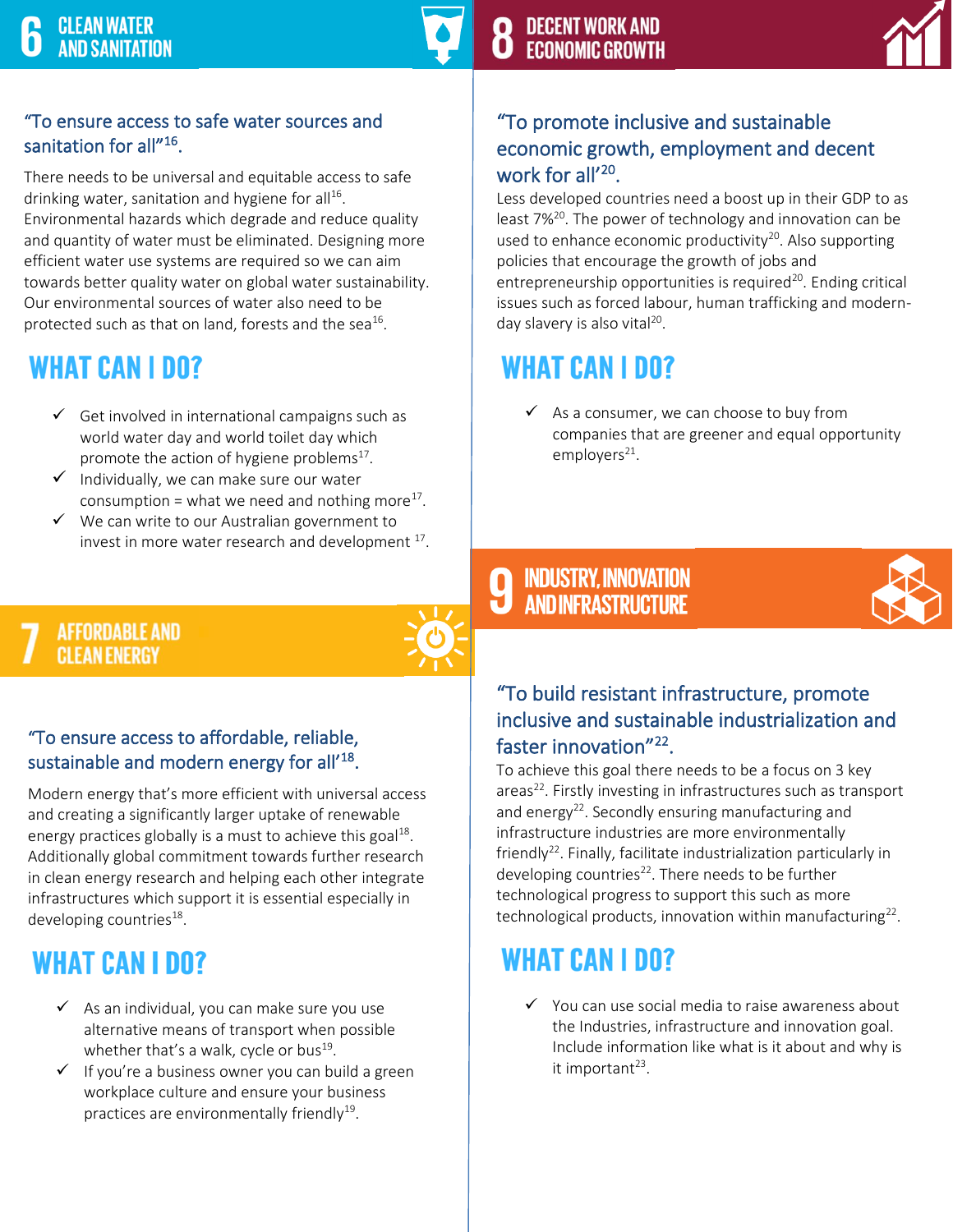

#### "To reduce inequalities within and among countries"<sup>24</sup>.

Inequality exists on many levels whether that's in health, education, income, within or across countries $^{24}$ . We need to pay much more attention to these areas as well as supporting disadvantaged groups such as children in the developing world suffering from extreme poverty and hunger<sup>24</sup>.

### **WHAT CAN I DO?**

 $\checkmark$  The most powerful way we can reduce inequality is by educating people about it. We can use social media platforms to raise awareness about discrimination occurring both in Australia as well as internationally. Pick a cause you are passionate about and inspire others to do the same<sup>25</sup>.

### "To ensure sustainable consumption and production patterns"<sup>28</sup>.

The buildings used, resources used and our consumption of products need to be made more sustainable and efficient given the high rate at which we are using resources $^{28}$ . To achieve the goal of more responsible production and consumption we need things like more sustainable management systems, companies engaging in greener practices, consumers to reduce unnecessary consumption and halve our food waste<sup>28</sup>.

### **WHAT CAN I DO?**

- ✓ Waste less food.
- $\checkmark$  Be more mindful about your purchase decisions<sup>29</sup>.
- ✓ Use a reusable bag

## SUSTAINABLE CITIES<br>AND COMMUNITIES



#### "To make cities inclusive, safe, resistant, and sustainable<sup>"26</sup>.

Populations in cities are set to increase to 5 billion people by 2030<sup>26</sup>. We need to be able to meet the demands of increasing populations through ways such as managing our resources more efficiently<sup>26</sup>. Other ways we can achieve the goal includes enabling greater access to housing, sustainable transport systems and greener space<sup>26</sup>.

## **WHAT CAN I DO?**

- ✓ You can advocate for what your local Australian city needs based on a shared goal or vision of your community $27$ .
- ✓ Questions you might consider answers to include where your nearest public transport is or how close is the nearest healthcare service provider<sup>27</sup>.

## **13 CLIMATE**



#### "Taking urgent action to tackle climate change and its impacts"<sup>30</sup>.

Climate change is a significant global challenge that requires an international effort. The issue is broad from high levels of carbon and rising sea levels to destructive air pollution<sup>30</sup>. Further to this, disadvantaged groups such as the poor are the most at risk $30$ . Some of the ways in which we can achieve climate action goal is to increase education of the issue and help better integrate climate change into national policies<sup>30</sup>.

## **WHAT CAN I DO?**

✓ There is a whole 'lazy persons GUIDE' to get you started on this issue which you can acces[s here.](https://www.un.org/sustainabledevelopment/takeaction/) Individuals can make SO much difference on this particular problem<sup>31</sup>.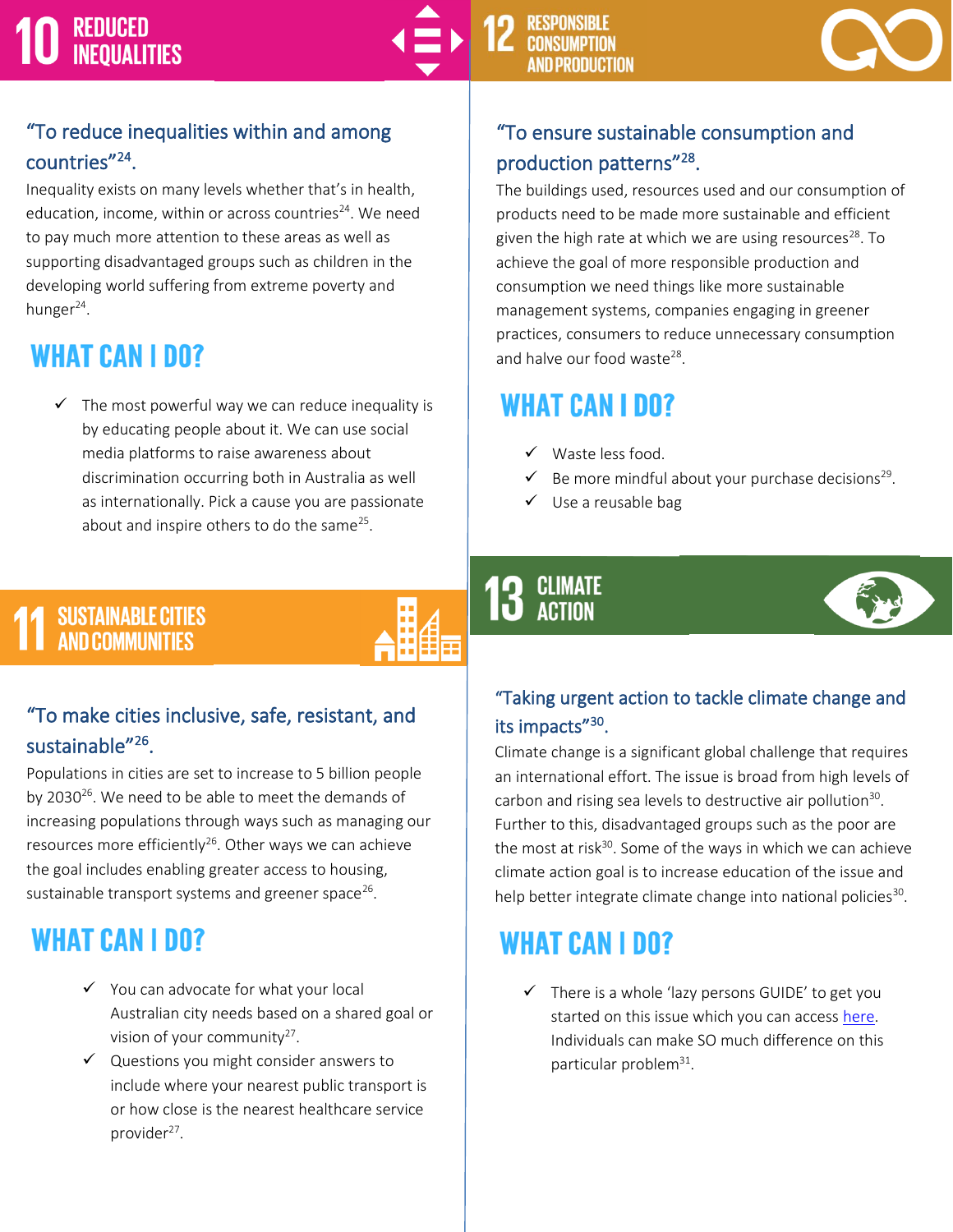



#### "To conserve and sustainable use the world's oceans, seas and marine resources<sup>32</sup>"

The ocean is one of life's most essential resources. As the largest source of water, it supports life all around us from humans and animals to the rich diversity in the plant kingdom<sup>32</sup>. However, it is struggling to maintain its purpose given the extensive environmental damage we are causing including pollution and increasing levels of acidity<sup>32</sup>. To ensure we meet the "life below water" goal we need to take actions such as reducing marine pollution, regulating fishing practices and managing the ocean in more sustainable ways<sup>32</sup>.

## **WHAT CAN I DO?**

- ✓ You can try not to excessively consume ocean products such as seafood <sup>33</sup>.
- $\checkmark$  Arrange a local beach clean-up in your area<sup>33</sup>.
- ✓ Completely get rid of plastic bag use.

## **LIFE<br>ON LAND**



That Diodiversity 1033<br>The management of our forestries is absolutely critical given mo management of oar forecalled to associately entieen given.<br>it is the source of the rich biodiversity of plants and animals, it provides food sources and it helps to combat big problems like climate change $^{34}$ . Currently, forests are being management systems and defeat problems like significantly degraded and subject to mass environmental damage<sup>34</sup>. To achieve the "life on the land" goal we need to do things like engaging in more sustainable forestry deforestation<sup>34</sup>.

## **WHAT CAN I DO?**

- $\checkmark$  You can ensure you choose only to take part in wildlife opportunities that limit wildlife disturbance<sup>35</sup>.
- ✓ You can indirectly make an impact to reduce biodiversity loss by eating from sustainable sources and using energy efficiently.

#### "To promote just, peaceful and inclusive societies<sup>"36</sup>.

There are so many occurrences that are threatening the existence of safe societies. Some of the most detrimental include murder, violence and human trafficking<sup>36</sup>. This is particularly more of a pressing problem in regions such as Latin America and Sub-Saharan Africa<sup>36</sup>. Some of the actions we can take to achieve a more safe society include ending all violence, trafficking and murder and creating much more transparent government systems<sup>36</sup>.

### **WHAT CAN I DO?**

 $\checkmark$  You can campaign against human trafficking and violence in your local community area and help others get educated about their consequences to society at large<sup>37</sup>.

## **17 PARTNERSHIPS**<br>**17** FOR THE GOALS



#### "To revitalize the global partnerships for sustainable development"<sup>38</sup>.

To support the actions of the SDG's one of the core things to tie everything together and ensure international commitment and cooperation is the development of strong partnerships $38$ . This will help to facilitate the progression in developing countries by enabling the more fluid transfer of key resources such as money to where it's needed most<sup>38</sup>.

The world is our home, and caring for humanity should be everyone's responsibility. In Australia, we are fortunate enough like many western developed economies to be blessed with basics like food, water and shelter. The UN sustainable development goals are certainly ambitious, but achievable through individuals like us. I implore you to not only read this article but to contribute towards achieving these goals. Pick up to 3 actions for this year in a goal area of your interest or passion and plan them into your calendar or diary. We all have busy lives but big change starts small.